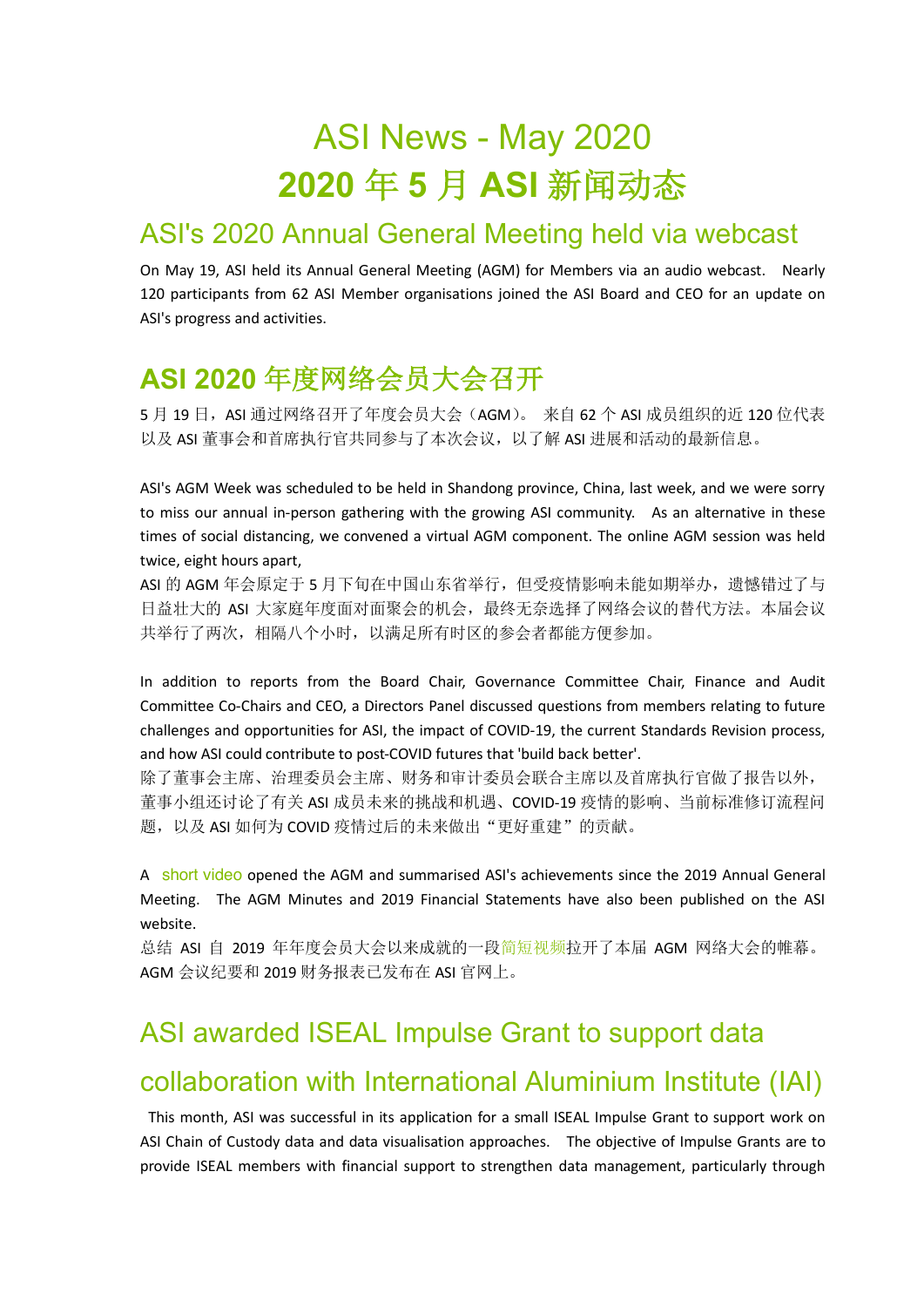innovation and user-oriented outcomes.

# ASI 获得 ISEAL 项目补助金,以支持与国际铝业协会(IAI) 的数据合作

本月, ASI 成功申请了一笔数额不高的 ISEAL 项目补助金, 以支持有关 ASI 监管链数据和数据可视 化方法的工作。项目补助金的目的是向 ISEAL 成员提供财政支持,以加强数据管理,特别是通过 创新满足用户需求的成果。

ASI's project will focus on ASI Chain of Custody data for 2019 and how we can integrate and visualise the data in the Global Mass Flow Model developed by the International Aluminium Institute (IAI). ASI greatly values the collaboration with IAI and the opportunity to work through the data challenges of bridging a new ASI data set with a mature data modelling and visualisation approach.

ASI 的项目将重点关注 ASI2019 年的监管链数据,以及我们如何在由国际铝业协会(IAI)开发的全 球物质流量模型中整合可视化数据。 ASI 非常重视与 IAI 的合作, 珍惜应对挑战将新的 ASI 数据与 成熟的数据建模和可视化方法相结合的机会。

IAI have just launched a new microsite, Alucycle, which presents the aluminium industry's data from 1962 – 2019 and demand scenarios to 2040, building on almost two decades of Material Flow Analysis modelling. The site is interactive and enables regional analysis of the aluminium chain overtime, and even includes recently added scenarios for post-COVID impact. IAI's Alucycle site provides stakeholders with publicly available aluminium stocks and flows visualisations that can be used in presentations, teaching toolkits and policy documents

IAI 刚刚启动了一个新的微型站点 Alucycle,该站点以近二十年的物质流分析模型为基础,显示了 从 1962年至 2019年铝行业的数据以及到 2040年的需求情景。该网站是交互式的,可以对整个 周期的铝产业链进行区域分析,甚至还包括最新发生的 COVID 疫情后物质流影响的情况。 IAI 的 Alucycle 网站为利益相关者提供了公开可用的铝库存量和流量可视化,可用于做演示、教学工具 和政策文件中。

### ASI Standards now recognised by BREEAM

BREEAM is an international scheme that provides independent third-party certification of the assessment of the sustainability performance of individual buildings, communities and infrastructure projects. ASI is now a recognised Responsible Sourcing Certification Scheme (RSCS) under the BREEAM scheme.

### 绿色建筑评估体系 BREEAM 现已认可 ASI 标准

BREEAM 是英国建筑研究院绿色建筑评估体系。始创于 1990 年的 BREEAM 是世界上第一个也是全 球最广泛使用的绿色建筑评估方法。可为私人住宅、社区和基础设施项目的可持续性绩效评估提 供独立的第三方认证。 ASI 现在已经是 BREEAM 体系下认可的铝负责任采购认证项目(RSCS)。

BREEAM third-party certification involves the checking – by impartial experts – of the assessment of a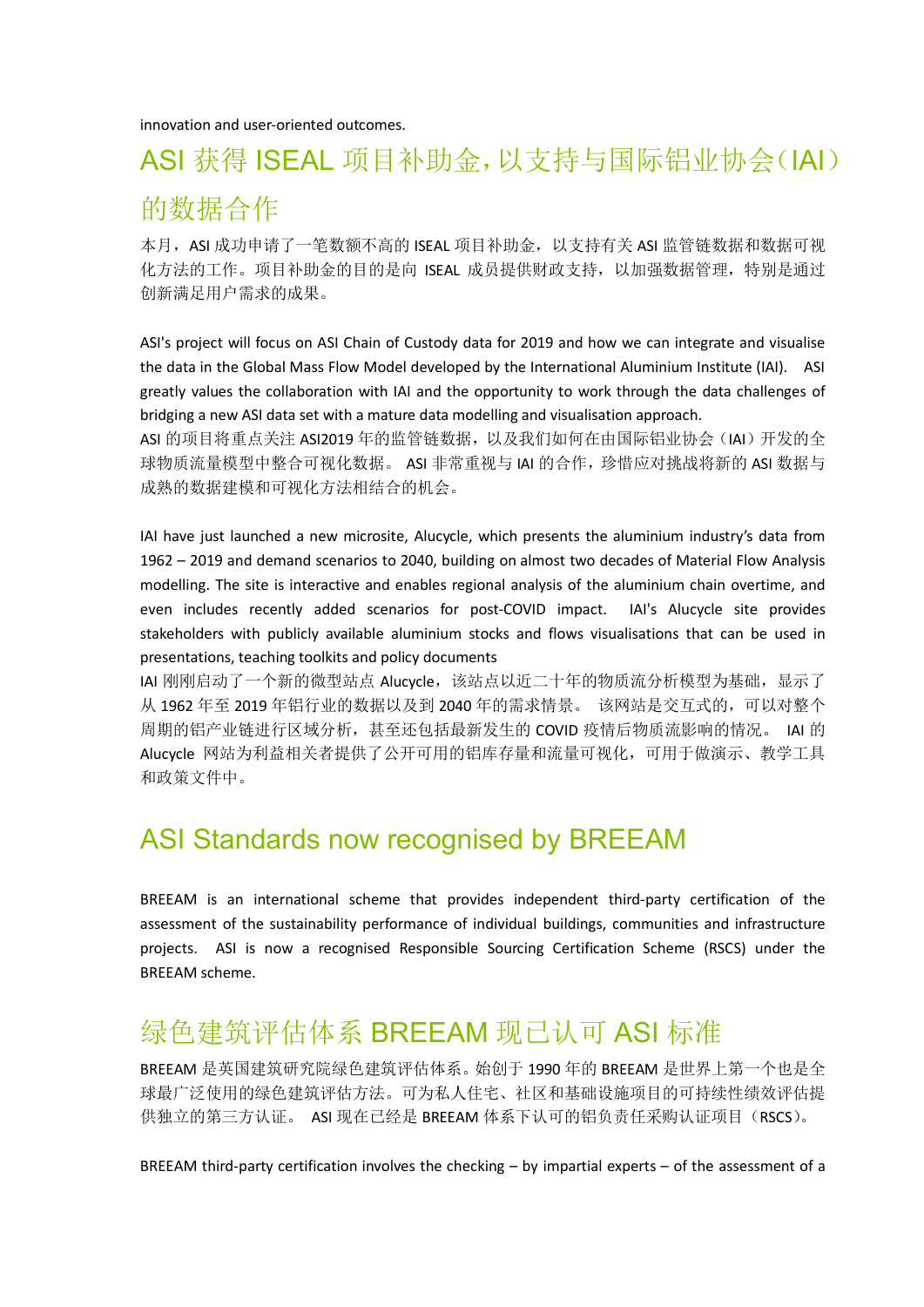building or project by a qualified and licensed BREEAM Assessor to ensure that it meets the quality and performance standards of the scheme.

BREEAM awards credits for responsibly sourcing construction products, to encourage responsible product specification and procurement in construction. To achieve these credits, applicable specified products must be covered by Environmental Management System (EMS) or a Responsible Sourcing Certification Scheme (RSCS) recognised by BREEAM.

BREEAM 第三方认证涉及由公正的专家检查,合格并获得认可的 BREEAM 评估师对建筑物或项目 进行评估,以确保质量和绩效标准符合其标准体系。

BREEAM 给负责任采购的建筑产品颁发信用证明,以鼓励对建筑领域的负责任的产品进行认定并 实施采购。为了获得这些信用,适用的指定产品必须通过环境管理体系(EMS)或 BREEAM 认可 的负责任采购认证项目(RSCS)的认证。

ASI completed the comprehensive BREEAM evaluation process in April 2020. Being a recognised Responsible Sourcing Certification Scheme means that ASI Aluminium products can be identified and checked by construction product specifiers and BREEAM Assessors during BREEAM assessments.

For more information, please refer to BREEAM Guidance Note 18 ( $V3.3$ ), where ASI is now included in Table 1. You can also visit our new Green Building Standards page on the ASI website. ASI 于 2020 年 4 月完成了全面的 BREEAM 评估过程。作为 BREEAM 认可的负责任采购认证项目, 意味着 ASI 铝产品可以在 BREEAM 评估过程中由建筑产品管理人员和 BREEAM 评估师进行识别和 验证。

有关更多信息,请参阅 ASAI 网站的 BREEAM 指导说明 18 (V3.3),表 1 中现已包含 ASI 的内容。 您还可以访问 ASI 网站上新的 Green Building Standards 绿色建筑标准页面。

#### Reminder to contribute to the ASI Standards Revision: first

#### comment period closes June 9

During 2020-2021, ASI is conducting a Standards Revision to review all of the 6 ASI Documents – Performance Standard and Guidance, Chain of Custody Standard and Guidance, Assurance Manual and Claims Guide. The Terms of Reference are open for consultation - share your feedback!

#### 提醒您对 ASI 标准修订做出反馈: 第一个反馈期于 6 月 9 日结束

在 2020-2021 年期间, ASI 正在进行标准修订, 以审查 ASI 全部的 6 份文件-绩效标准和指南、监管 链标准和指南、保证手册和声明指南。参考范围现开放中供您咨询-分享您的反馈!

A new page on the ASI website provides up-to-date information on the current stage of the revision, the schedule, relevant news, and more. You can also view the ASI Standards Review process kick-off webinar (on our YouTube channel).

We invite all interested stakeholders to provide comments on the Terms of Reference for the Revision,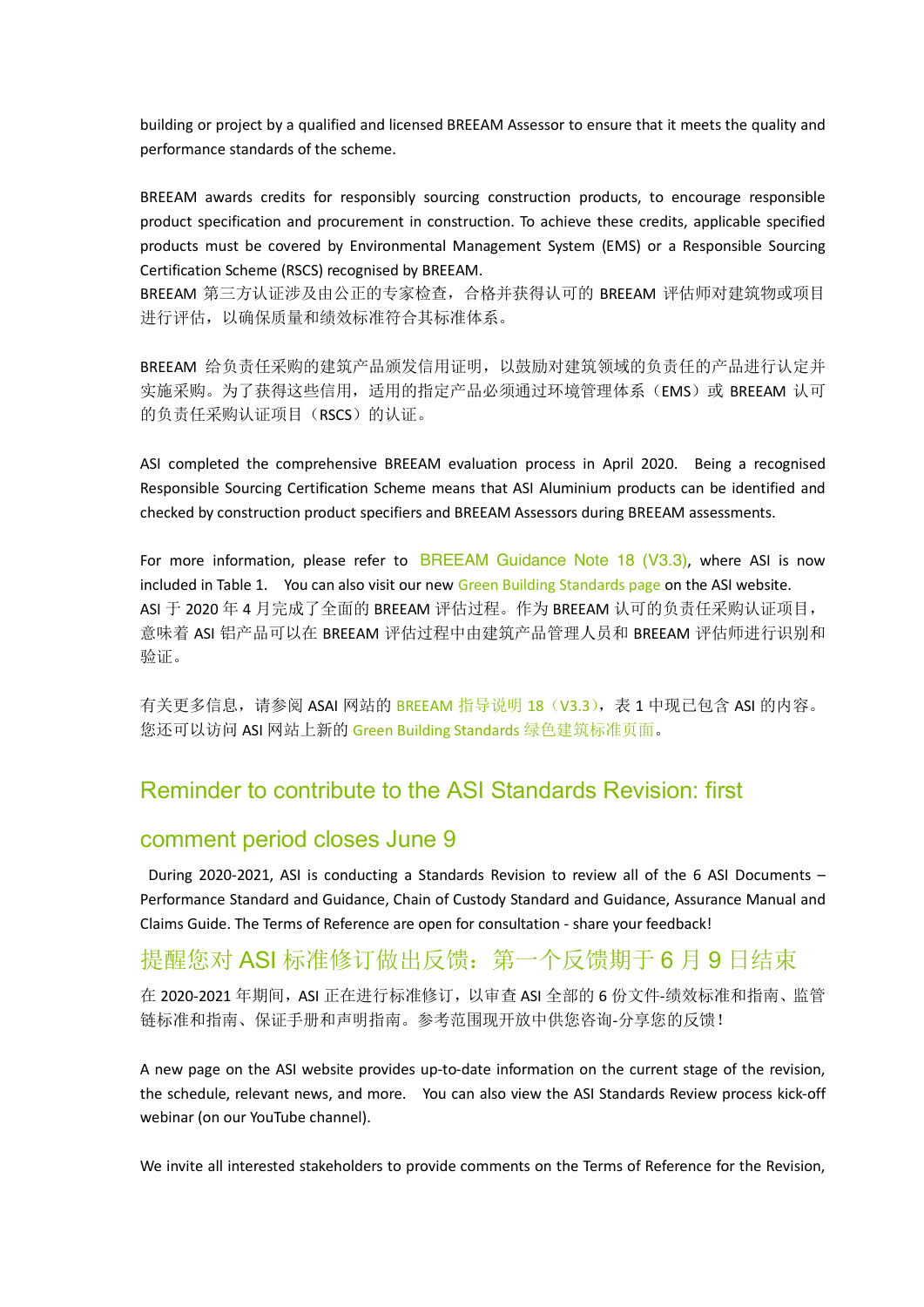by close of business on June 9. This first consultation period is your chance to flag additional topics or questions that we should look at, and that we may not have captured yet. We look forward to your input!

ASI 网站上的新页面提供了有关当前修订版本、时间表、相关新闻等的最新信息。 您还可以在我 们的 YouTube 频道上查看 ASI 标准审查流程启动网络研讨会的视频。

我们邀请所有感兴趣的利益相关者在 **6** 月 **9** 日截止日期之前对修订的参考范围提出您的意见。此 次第一个咨询期是您提出我们应该考虑、可能忽略的其他主题或问题的机会,期待您的反馈!

#### ASI webinar on COVID-19 webinar and best practices for health,

#### safety and wellbeing

This month, we held an ASI Member session on COVID-19 and best practices for health, safety and wellbeing in the workplace. Since the beginning of this pandemic, ASI member companies and organisations have addressed a number of issues related to a safe working environment for their employees and other stakeholders. All these efforts have been structurally done at the organisation/company level, mostly relying on a tremendous amount of information flowing to them from governments, associations, consultants, etc.

#### 关于 COVID-19 疫情网络研讨会以及有关健康、安全和福祉最佳实

#### 践的 ASI 网络研讨会

本月,我们举行了有关 COVID-19 疫情和工作场所健康、安全与福祉最佳实践的 ASI 会员会议。 自 新冠病毒大流行以来,ASI 的会员公司和组织已为其员工和其他利益相关者解决了许多与安全工作 及环境有关的问题。 所有这些努力都是在组织/公司一级进行的,主要是依靠政府、协会、顾问 等向他们提供的大量信息。

The first session tackled topics such as Human Rights Due Diligence, mental health, and on-site social distancing. Follow-up session(s) are being considered on relevant sector topics in the coming months, please feel free to contact us if you want to share information with ASI Members and/or if you are interested in hearing more from others on a specific topic.

#### **Also regarding COVID-19...**

The Section on Great Apes and ARRC Task Force of the IUCN SSC Primate Specialist Group has issued an advisory titled: "COVID-19 and great apes". The advisory is aimed at extractive industry personnel and is applicable to energy, extractives, and other sectors and projects operating in great ape habitats. There is scientific evidence that great apes are susceptible to infection with SARS-CoV-2, the virus responsible for the COVID-19 pandemic. It is thus strongly recommended that all operations in great ape habitats are suspended.

Consult the full advisory in English (en Français). 第一次会议讨论了诸如人权尽职调查、心理健康和现场社交疏离等主题。在接下来的几个月中,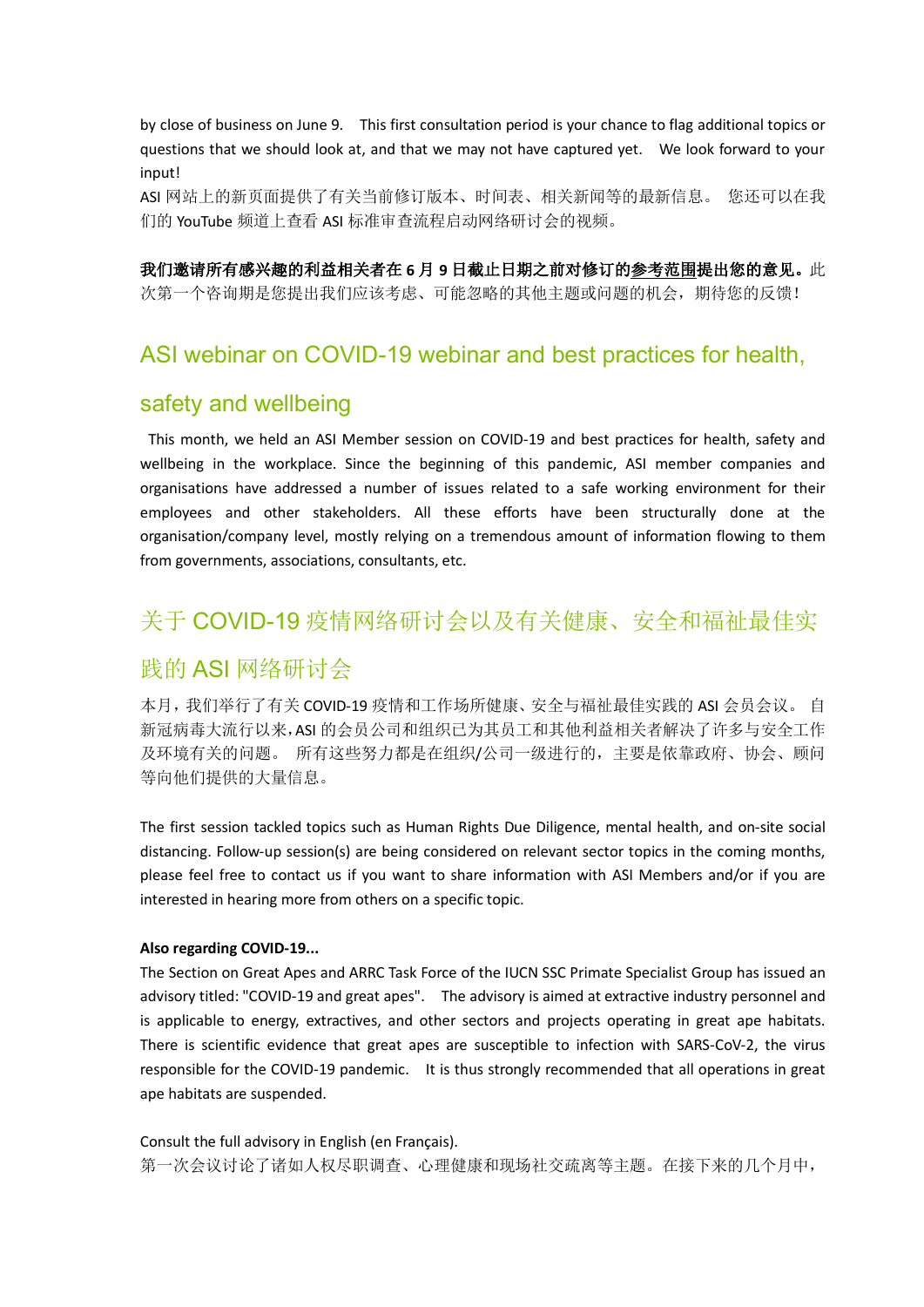正在考虑相关主题的后续会议,如果您想与 ASI 成员共享信息和/或您有兴趣听取其他人关于特定 主题的更多信息,请随时与我们联系。

#### 另外关于 **COVID-19** 疫情 **...**

IUCN SSC 世界自然保护联盟灵长类专家组大猩猩研究组和 ARRC 工作组发布了名为"COVID-19 疫 情和大猩猩"的建议。 该建议针对采掘业人员,适用于大猩猩生存环境中运行的能源、采掘业以 及其他部门和项目。 有科学证据表明,大猩猩很容易感染 SARS-CoV-2 (SARS-CoV-2) 病毒,该病 毒 COVID-19 大流行的病毒有关(the virus responsible for the COVID-19 pandemic)。 因此, 强烈建 议暂停在大猩猩栖息地的所有商业运行。

#### ISEAL Credibility Principles - consultation open

What makes for a credible standard? The ISEAL Alliance launched the Credibility Principles in 2013, which provide an international reference for defining the foundations of credible practices for sustainability standards.

In 2020, ISEAL are revising the Credibility Principles, updating the principles to reflect current and future trends affecting standards and similar systems. ASI is a full member of ISEAL and participates on the ISEAL Technical Committee which is overseeing this revision process.

ISEAL's consultation on the revised version of the principles will be open until 31 July. We encourage interested stakeholders to contribute!

### ISEAL 国际可持续标准联盟额信誉原则-征求意见

是什么构成了可靠的标准? ISEAL 联盟于 2013 年启动了"信誉原则",为定义可持续性标准可靠做 法的基础提供了国际参考。

ISEAL 在 2020 年修订了信誉原则,对原则进行了更新以反映影响标准和类似系统的当前和未来趋 势。 ASI 是 ISEAL 的正式成员,并参加了 ISEAL 技术委员会,该委员会负责监督此修订过程。

ISEAL 关于原则修订版的磋商会开放至 7 月 31 日。 我们鼓励有兴趣的利益相关者共同参与!

#### ASI Certifications update

In May, we announced one new certification, with more in the announcement pipeline for June.

1. Hydro Extruded Solutions has achieved ASI Chain of Custody Standard Certification for seven of its facilities in Europe. Consult the summary audit report.

See updated data on what we've achieved so far on our outcomes and impacts page. Or consult the certification map to see where the certified facilities are located.

#### ASI 认证动态

5月,我们宣布了一项新认证,6月份还将会公布更多的认证。

1. 海德鲁铝挤压厂在欧洲的 7 个工厂通过了 ASI 监管链标准认证。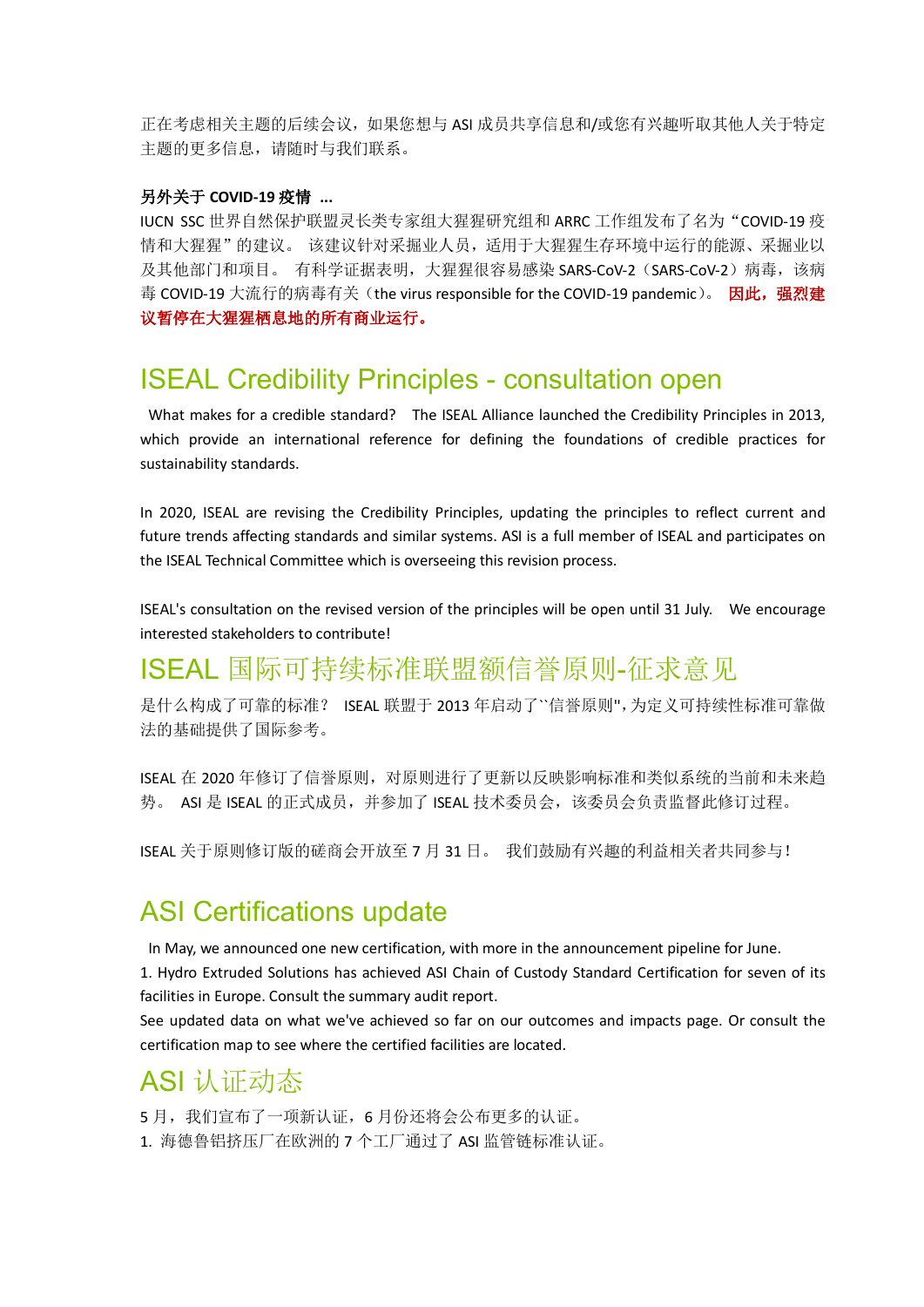请在我们网站的成果和影响页面查看迄今为止关于认证的最新数据。 或在线查阅认证地图,查看 已经通过认证的设施的位置。

### ASI MEMBERSHIP NEWS

In May, ASI welcomed one Production & Transformation member, one Downstream Supporter member, and one General Supporter member, bringing the total number of ASI members to 123. Read more about our new members below, and for more information about ASI membership, please visit the Join ASI page on our website!

## ASI 会员新闻

5月,一家生产和转化加工类会员,一家下游支持者类会员和一家一般支持类会员加入了 ASI, 使 ASI 会员总数达到 123 家。希望详细了解我们的新会员, 以及有关 ASI 会员资格的更多信息, 请访 问官网上加入 ASI 页面!

## Ardagh Group

Ardagh Group is a leading supplier of value-added, infinitely recyclable, metal and glass packaging solutions for the world's leading brands. The consistent pursuit of market-leading innovation, quality and customer service, backed by investment in our people and processes, has underpinned our rapid growth over the past two decades. We remain focused on continuous improvement in all aspects of our business to deliver long-term, sustainable success for our stakeholders.

Ardagh Group has a truly global presence. We operate 56 metal and glass production facilities in 12 countries, employing 16,000+ people and have global sales of approximately \$7bn.

#### Ardagh 集团

Ardagh集团是为世界领先品牌提供增值、无限循环利用的金属和玻璃包装解决方案的领先供应商。 在我们的人员和流程投资的支持下,对市场领先的创新、质量和客户服务的一贯追求,巩固了我 们在过去二十年中的快速增长。 我们始终专注于业务各个方面的持续改进,为利益相关者带来长 期、可持续的成功。

Ardagh集团拥有真正的全球业务,在12个国家/地区运营着56个金属和玻璃生产设施,拥有16,000 多名员工,全球销售额约为70亿美元。

In addition, Ardagh holds a 42% interest in Trivium Packaging, a leading supplier of metal packaging to the food & specialty and personal care markets.

Ardagh Group is proud to be a member of ASI as it enables our team to participate in multi-stakeholder dialogues on responsible aluminium sourcing as well as aligning our sustainable supply chain practices with our regulatory, customer and stakeholder requirements.

此外, Ardagh 还持有 Trivium 包装 42%的股份,该公司是食品、特种和个人护理市场金属包装的 领先供应商。

Ardagh 集团很荣幸成为 ASI 的成员,因为他使我们的团队能够有机会参与有关负责任铝材采购的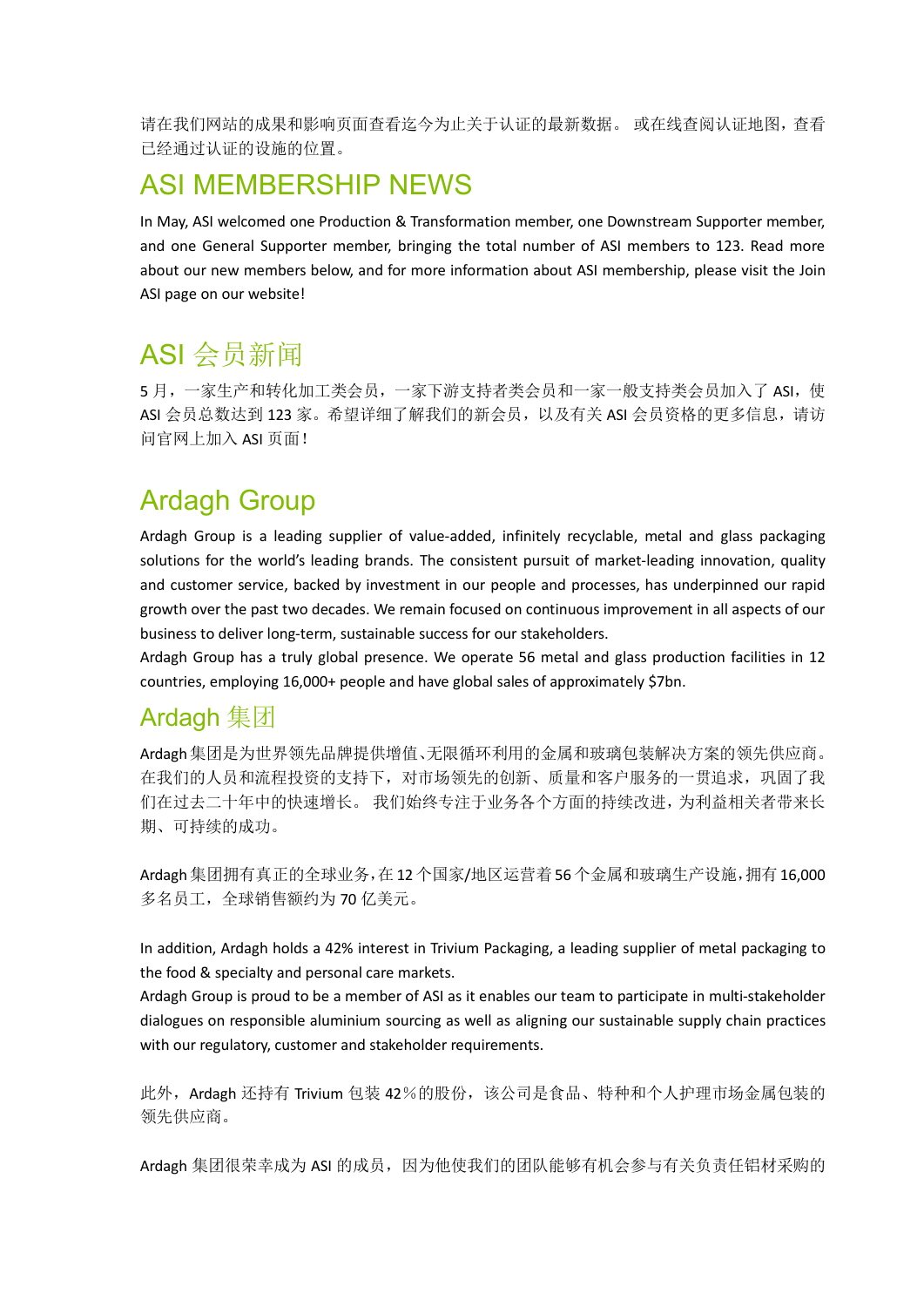多方利益相关者对话,并使我们的可持续供应链实践与我们的法规、客户和利益相关者的要求保 持一致。

#### Hulamin Operations (Pty) Limited

Aluminium semi-fabrication is provided by our aluminium Rolled Products and Extrusions business located in South Africa. We supply to customers across South Africa, Africa and the world focusing on specific product and end-use markets. As the only major aluminium rolling operation in Sub-Saharan Africa, Hulamin is one of the largest exporters, with exports representing more than 60% of sales. Regional growth is important to us and we aim to make a meaningful contribution to sustainable development in South Africa. We are committed to responsible business leadership and good governance, and to making a positive impact on the economy, environment and communities in which we operate.

### Hulamin Operations (Pty) Limited

公司位于南非的铝轧制产品和挤压设施生产铝的半成品,客户来自南非、非洲以及世界各地,重 点是特定的产品和最终用户市场。 作为撒哈拉以南非洲唯一的主要铝轧制企业,Hulamin 是最大 的出口商之一,出口额占销售额的 60%以上。区域增长对我们很重要,旨在为南非的可持续发展 做出有意义的贡献。 我们致力于负责任的业务领导和良好的治理,并对我们运营所在的经济、环 境和社区产生积极影响。

Hulamin has an organisational culture that places great value on its shareholders, employees, communities and other key stakeholders, with a clear understanding of the close connection between the health of these key stakeholders to that of the business. We believe that all we have in place will be enhanced by joining ASI. It will add credibility to Hulamin as a responsible and sustainable producer of aluminium products. We view the certification processes of the ASI Performance Standard as an opportunity to critically reassess the governance of our industry and to challenge our current approaches to our stakeholders. Further, it is expected that certification with the ASI Performance Standard will result in adding value to our products and possibly attract new markets.

– Debra Jackson, Chemical and Environmental Specialist

Hulamin 的组织文化非常重视股东、员工、社区和其他主要利益相关者,并且对这些主要利益相 关者的健康与业务之间的紧密联系有着清晰的了解。我们相信,加入 ASI 将会增强我们现有的一 切。 这将使 Hulamin 成为负责任的可持续铝产品生产商,进一步提高信誉。 我们将 ASI 绩效标 准的认证过程视为一次机会,可以重新评估我们的行业治理,并向利益相关者展示我们当前的做 法。 此外,通过 ASI 绩效标准的认证将使我们的产品增值,并可能开拓出新的市场。

–化学与环境专家 Debra Jackson

### Rain Carbon Inc.

Rain Carbon Inc. (RCI) is a global leader and innovator in the production of raw materials critical to worldwide users of carbon products and advanced materials, including producers of aluminum, steel, titanium dioxide, coatings, plastics, concrete, tires and lithium-ion batteries. Specific to the aluminum industry, RCI is the world's largest producer of coal tar pitch and second largest producer of calcined petroleum coke. These are the two primary raw materials used for the production of carbon anodes used in the Hall-Heroult electrolysis process.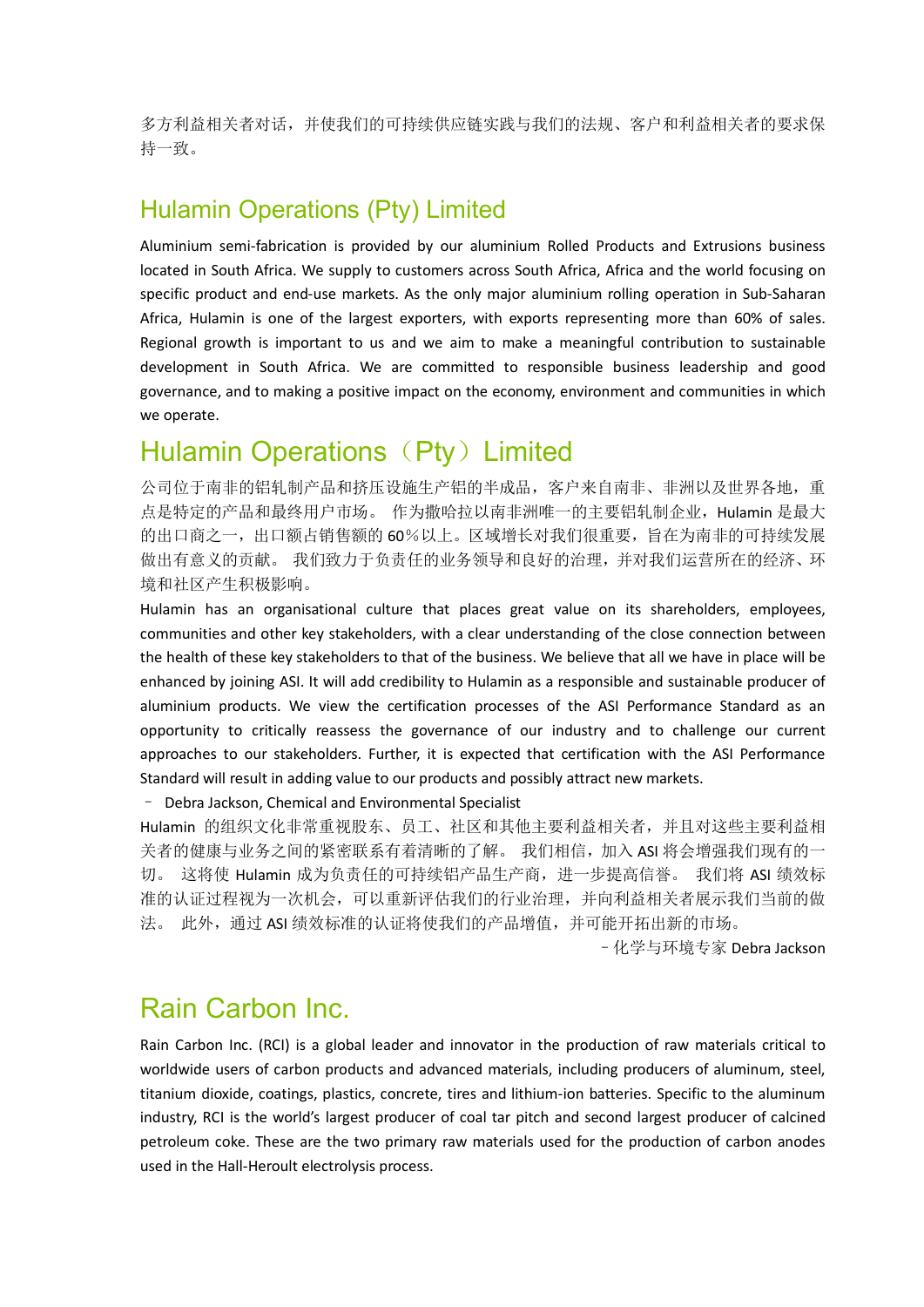## 瑞兴艾碳素 Rain Carbon 公司

瑞兴艾碳素 Rain Carbon Inc.(RCI)是原材料生产的全球领导者和创新者,这些原材料对碳产品和 高级材料的全球用户至关重要,包括铝、钢、二氧化钛、涂料、塑料、混凝土、轮胎和锂离子电 池的生产商。特别是对铝行业,RCI 是全球最大的煤焦油沥青生产商和第二大煅烧石油焦生产商, 这两种材料是用于 Hall-Heroult 电解工艺的碳阳极生产的两种主要原材料。

Rain Carbon Inc. (RCI) is pleased to join ASI in the General Supporter category. As a company whose business model is based on transforming byproducts from other industries into valuable industrial and consumer products, we strongly support the mission of ASI and its role to promote the sustainable production and use of aluminum. RCI is a major raw materials supplier to this industry and we hope to use ASI and its members experience to strengthen and grow our own sustainability initiatives.

– Les Edwards, Vice President Production Control and Technical Services

Rain Carbon Inc. (RCI) 很高兴以一般支持者的身份加入 ASI。 作为一家以将其他行业副产品转化 为有价值的工业和消费产品为基础商业模式的公司,我们坚决支持 ASI 的使命及其在促进铝的可 持续生产和使用中的作用。 RCI 是该行业的主要原材料供应商,我们希望利用 ASI 及其成员的经 验来加强和发展我们自己的可持续发展计划。

–生产控制和技术服务副总裁 Les Edwards

### UPCOMING EVENTS

ASI Secretariat travel currently on hold

Due to the social distancing and lockdown policies for COVID-19 in many locations, travel by the ASI Secretariat is currently on hold and many events we planned to participate in have been cancelled.

We hope all our readers are staying safe and can make the most of web-based connections during this time.

### 活动安排

ASI 秘书处的旅行计划目前均已暂停。 由于许多地区针对 COVID-19 疫情的社交隔离和封锁政策, ASI 秘书处的旅行目前处于暂停状态, 我们计划参加的许多活动已被取消。

我们希望所有读者都保持安全,在此期间可以充分利用基于网络的联络。

#### 9th IBAAS International Conference & Exhibition

The 9th IBAAS International Conference & Exhibition (IBAAS-JNARDDC 2020) will be held in Raipur, India during November  $4 - 6$ , 2020 along with Jawaharlal Nehru Aluminium Research Development & Design Centre (JNARDDC), India. Subject to COVID-19 related restrictions, Aluminium Stewardship Initiative (ASI) plans to hold a special workshop during this conference and exhibition.

The title of the IBAAS-JNARDDC 2020 conference is 'Sustainability Challenges of Bauxite, Alumina &